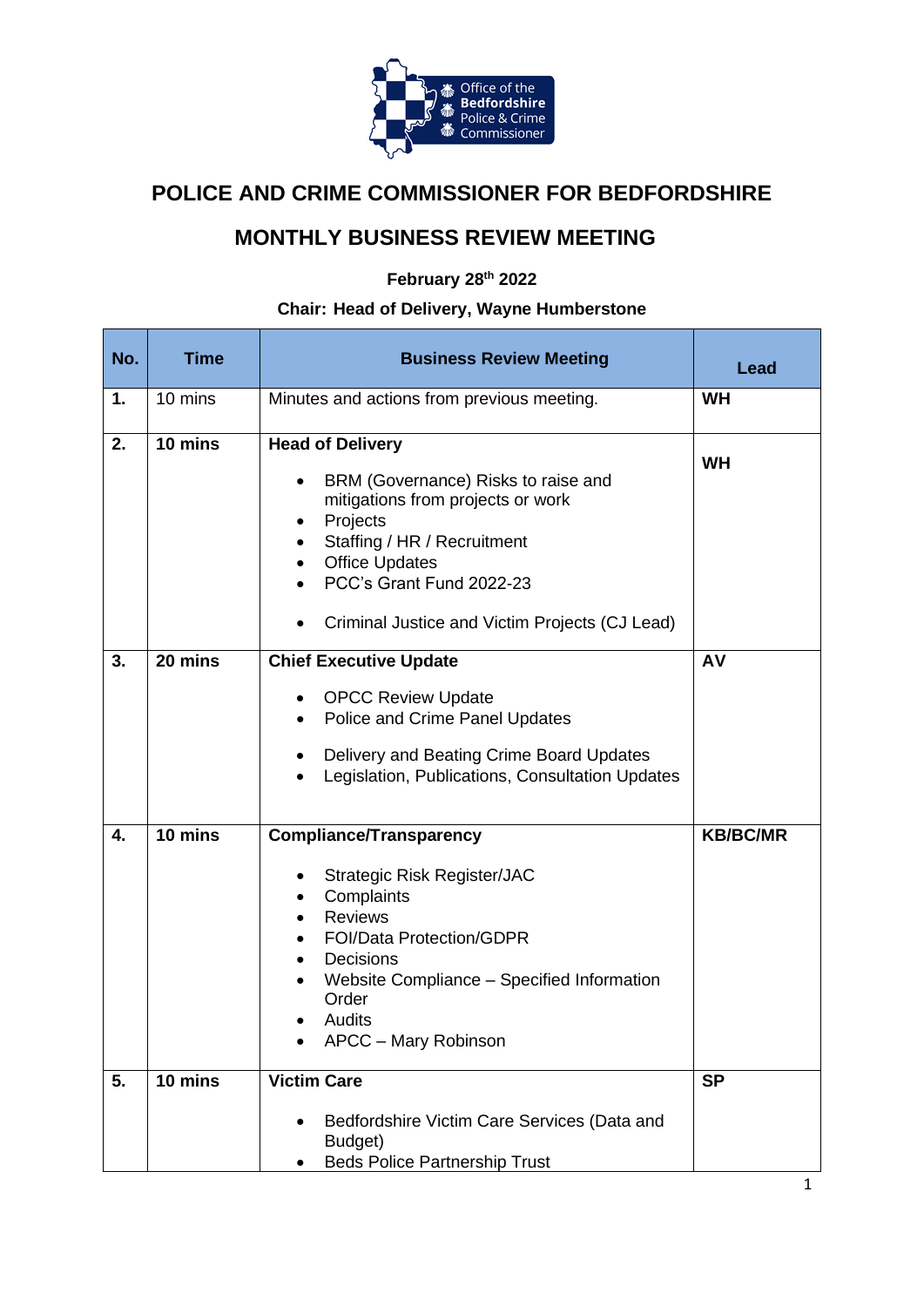

|     |                   | (Data and Budget)<br><b>Victim Care</b>                                                            |                   |
|-----|-------------------|----------------------------------------------------------------------------------------------------|-------------------|
| 6.  | $10 \text{ mins}$ | <b>Project Manager - Policing and Contact</b>                                                      | <b>PE</b>         |
|     |                   | Projects against Police and Crime Plan<br><b>Safer Streets Update</b><br>Update on Roads Fund      |                   |
| 7.  | 10 mins           | <b>Early Intervention &amp; Reducing Reoffending Project</b><br><b>Manager</b><br>Projects update  | CG                |
| 8.  | 10 mins           | <b>Commissioning</b>                                                                               | <b>SP</b>         |
|     |                   | 2021-22 bids update<br>2022-23 bids update<br>Commissioning process                                |                   |
| 9.  | $10 \text{ mins}$ | <b>Communications</b>                                                                              | LF                |
|     |                   | <b>Press Releases</b><br>Newsletter progress update and distribution list<br><b>Website Review</b> |                   |
| 10. | 10 mins           | <b>Events and Engagement OPCC</b>                                                                  | <b>ZF</b>         |
|     |                   | Upcoming events<br>Beds Youth Council (BYC) Presentation                                           |                   |
| 11. | 10 mins           | <b>Executive Personal Assistant Update</b>                                                         | GМ                |
|     |                   | <b>PCC Diary</b><br>Structural changes to diary - points to note<br>from the PCC                   |                   |
| 12. | 5 mins            | <b>Key Contacts Made for spreadsheet</b>                                                           | <b>Whole Team</b> |
|     |                   | Any updates from all team members ********                                                         |                   |
| 13. | Close             | Decisions log to be updated with anything from this<br>meeting                                     | <b>KB</b>         |